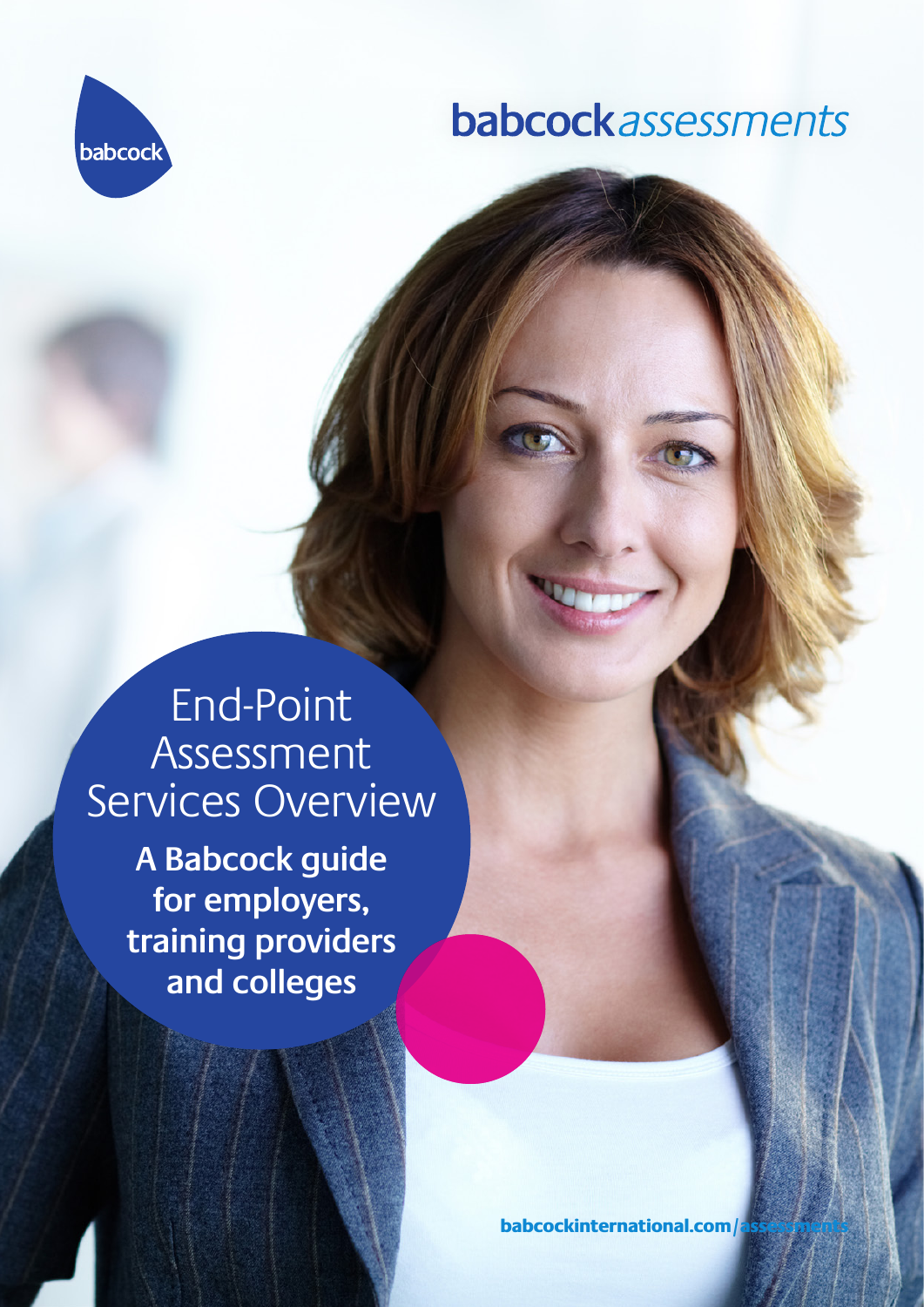**Babcock Assessments Limited is part of the Babcock International Group, with a track record of quality training and assessment delivery to the work based sector. We are an approved End-Point Assessment Organisation and are listed on the government's Register of End-Point Assessment Organisations. We are able to offer a range of assessment services across a number of Apprenticeship standards, with a growing portfolio, priding ourselves of offering impartial and independent delivery of the End-Point Assessment phase of Apprenticeships.**

We are delighted to be able to offer a range of end-point assessment (EPA) services to support the new apprenticeship standards. This guide provides an overview of the services we can provide for employers, training providers and colleges. If you would like to discuss how we can support your EPA requirements in more detail, please contact us and one of our team will be happy to help. Contact details can be found on the back of this guide.



### Apprenticeship standards

Apprenticeships are changing. The government is committed to increasing the quality of apprenticeships and providing employers with more control in how apprentices support their business needs. New highquality apprenticeship standards are being designed by employers to ensure they meet the needs of each industry. Employers are working together to design new standards and assessment plans for apprenticeships. Over the coming months and years these new apprenticeship standards will replace the current system of apprenticeship frameworks in England.

New apprenticeship standards represent some key changes to the way apprenticeships are delivered. Each standard describes the skills, knowledge and behaviours that an individual needs to be fully competent in an occupation. These skills, knowledge and behaviours will be developed during a period of recommended apprenticeship training. Depending on each occupation and level, this period of apprenticeship training ranges from 12 months to a number of years. New standards have been designed to allow employers and training providers more freedom in how apprenticeship training is delivered.

#### End-point assessments

To complete an apprenticeship, each apprentice will need to pass an end-point assessment. Each standard has an assessment plan which sets out how the apprentice will be assessed to demonstrate that they have met the standard. Apprenticeship assessment will be synoptic and will be completed at the end of the training period.

#### Who can deliver end-point assessments?

The end-point assessment is separate to any qualifications or other assessments that the apprentice may undertake during training. The apprentice will not be able to complete the apprenticeship without passing the endpoint assessment. As well as being different from the delivery of the apprenticeship, the end-point assessment must be undertaken by an independent third party who has nothing to gain from the outcome.

#### How we can assist employers and training organisations

We are approved to deliver the end-point assessments for the following standards, with a commitment to applying to the register for more service sector apprenticeship standards as they are approved for delivery:

- Commis Chef
- Hospitality Supervisor
- Hospitality Team Member
- **Retailer**
- Retail Manager
- Retail Team Leader
- Senior Chef Production Cooking
- Adult Care Worker
- Lead Adult Care Worker
- Team Leader/Supervisor

We have built a national infrastructure of end-point assessors, meaning we are able to offer these services across the country.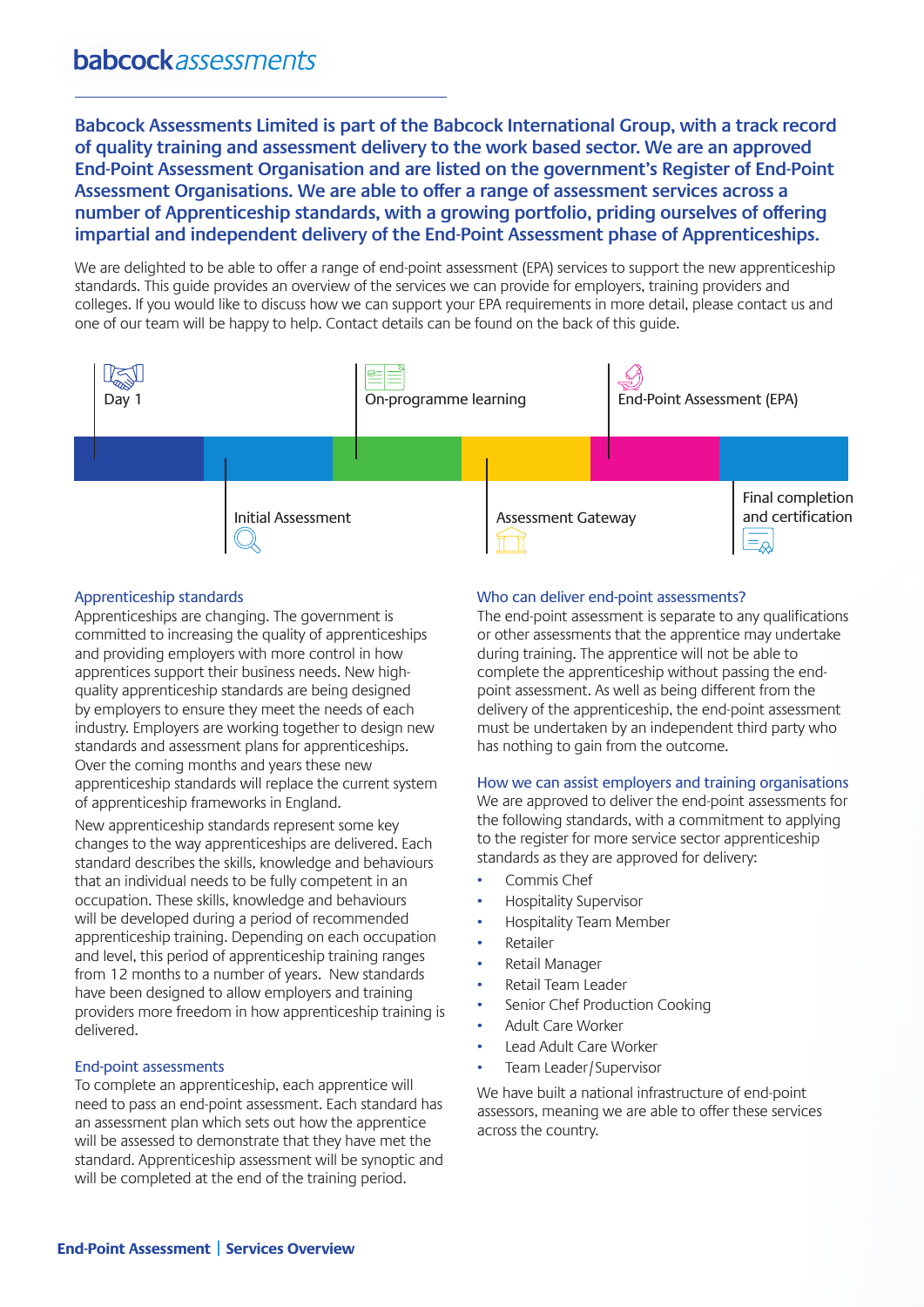#### What makes Babcock Assessment' different?

- Directly employed Independent End-Point Assessors
- Directly employed test and exam invigilators
- A national Babcock Assessments Quality Assurance team
- Gateway support and quidance
- Conducting planning meetings to help support the apprentice and employer understand EPA expectations
- Face to face End-Point Assessment Delivery for all standards to ensure quality experience for the learner
- Partnership working with employers, providers and colleges to embed End-Point Assessment in L&D and Curriculum planning and understand the apprentices environment

### Utilising technology and systems to streamline the assessment process

Babcock Assessments' end-point assessment services are underpinned by rigorous internal and external quality assurance and support, giving employers the confidence that Babcock can deliver high standards of assessment practice in every location.

#### How Babcock Assessments conducts end-point assessments

As each standard has an employer designed synoptic end-point assessment, the nature and approach to assessment varies between standards. The detail of the assessment is set out explicitly in each assessment plan. Typical end-point assessment methods for the standards we are offering services for include:

- Multiple-choice online tests and written exams
- Practical demonstrations
- Professional discussions
- **Observations**
- Projects and presentations

We provide clear quidance to end point assessment users - learner and employers to fully prepare all involved for the assessments, set out responsibilities and clearly describe Babcock Assessments offer and approach. We are working with a number of External Quality Assurance organisations, across our portfolio of EPA services, allowing us to streamline our processes.